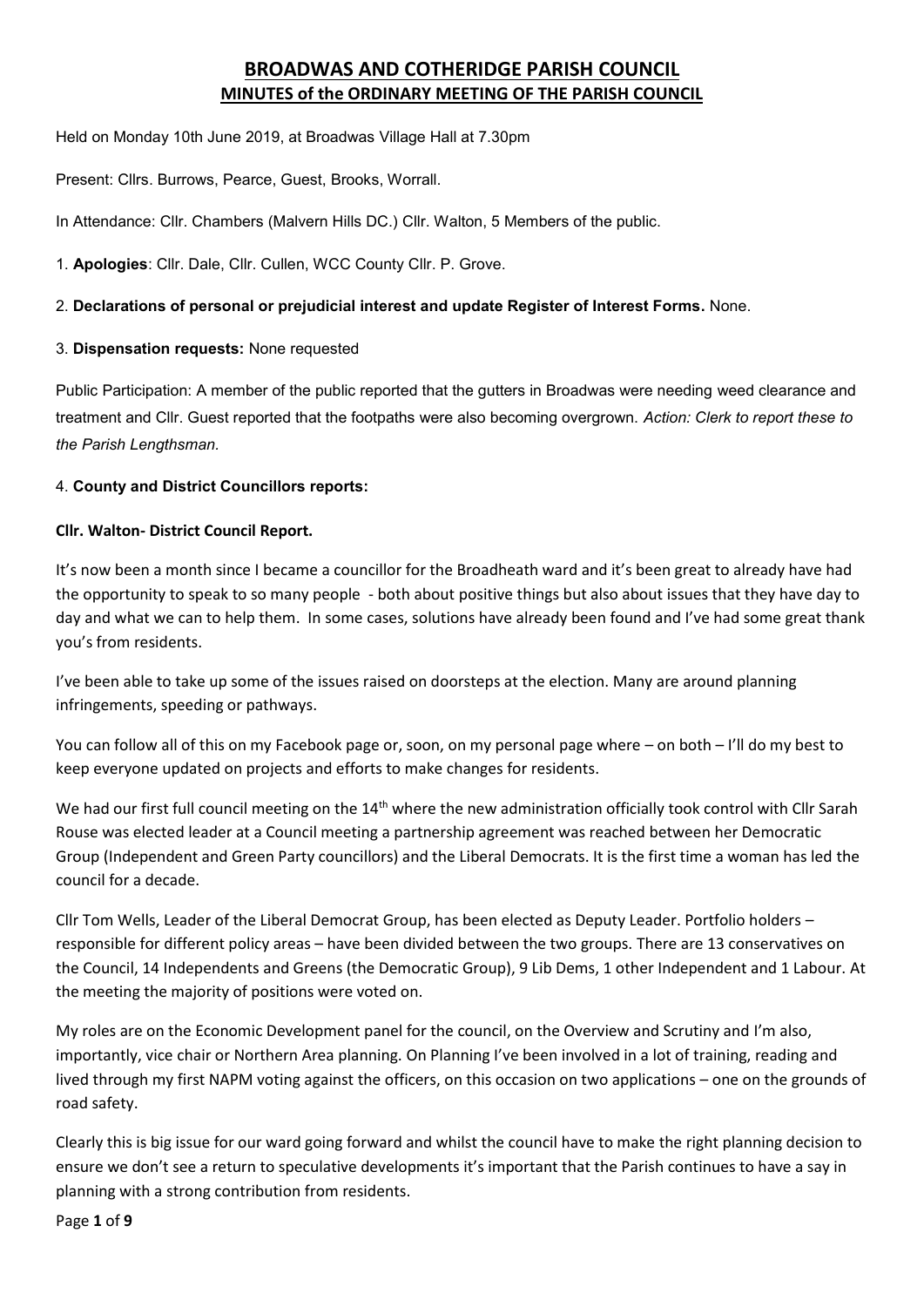On Economic Development – it's something I have a passion for as I'm on the Area Council for the Chamber of Commerce for the county and obviously running my own business. Following our last meeting here I've helped establish a working group to discover just how good Broadband is for residents. We've met with a lot of relevant stakeholders and we're looking to put out a survey to get the bottom of people's real experiences with broadband. We'll use the work we do to ensure we improve what's out there using a number of different available methods.

Too often people are told they have superfast and that's it – they're left but I want the reality to be that they really do have superfast broadband.

I've met with several local businesses – many working from home – and we're looking at how we can support rural businesses in the future. Again, feedback on this would be welcome. Rural, mostly online businesses could make up many of the businesses of tomorrow- micro businesses that grow to small and medium businesses are important that we pick up and understand.

This panel with develop a lot going forward and I'm hoping we can launch some pretty good stuff when it comes to supporting economic development – especially in more rural parishes.

Finally, and slightly outside of the Parishes but It was great to attend the re-launch of the Elgar route last week. You'll notice all new signs around Malvern Hills leading to Elgar's Birthplace at Lower Broadheath and the day was topped with a parade of Morgan cars and a pretty amazing pianist playing some Elgar, as you'd expect.

## **Cllr. Chambers – District Council update.**

Cllr. Chambers reported that since the change of Administration at MHDC he was no longer Leader of the Council. He felt that this would be a positive thing for the Parish Council's which he covers as he would be able to get more involved in community aspects and less at a strategic level as he did as Leader. Cllr. Chambers explained that Cllr. Walton was now part of the Administration Team for MHDC and therefore he would ask him to lead on delivering the update reports to the Parish Council as he would be more aware of what the plans would be for the future within the Administration than he would be. Cllr. Chambers would still be continuing o represent the parish in all of its dealings especially with regard to planning. Cllr. Chambers felt his job would be much easier now in so much as he would not have to take a strategic view over the whole district and now his concerns would be for the parishes for which he serves.

#### **Cllr. Grove WCC Report.**

On Thursday 16th May 2019 Cllr Peter Tomlinson was elected Chairman of Worcester County Council

I know Cllr Tomlinson very well, in that we have adjoining division, and have worked closely on several projects. Peter in my view will be an excellent Chairman for Worcestershire in this forthcoming year.

I reported earlier in the year on OSCAR Saxelby-Lee, the young boy from Worcester battling leukaemia, has finally received his stem cell donation. Following his diagnosis, thousands of people across Worcester and the surrounding area signed up to become stem cell donors as the family's story went viral around the world. In March, 4,885 people descended on **[Pitmaston](https://www.worcesternews.co.uk/search/?search=Pitmaston+Primary+School&topic_id=6797) Primary School** Worcester, where Oscar is a pupil, to sign up for DKMS, the organisation which tests people's eligibility to be stem cell donors. A few weeks later, the family were told a match had been found for the five year-old. Now Oscar has been given the stem cells, the hope is that the new cells, from blood taken from the matching donor, will start to produce healthy blood cells.

**Tourism-** Hartlebury Castle has won an award honouring the outstanding contribution to tourism and leisure facilities. The Castle has been awarded The West Midlands RICS award 2019 in Tourism and Leisure and was also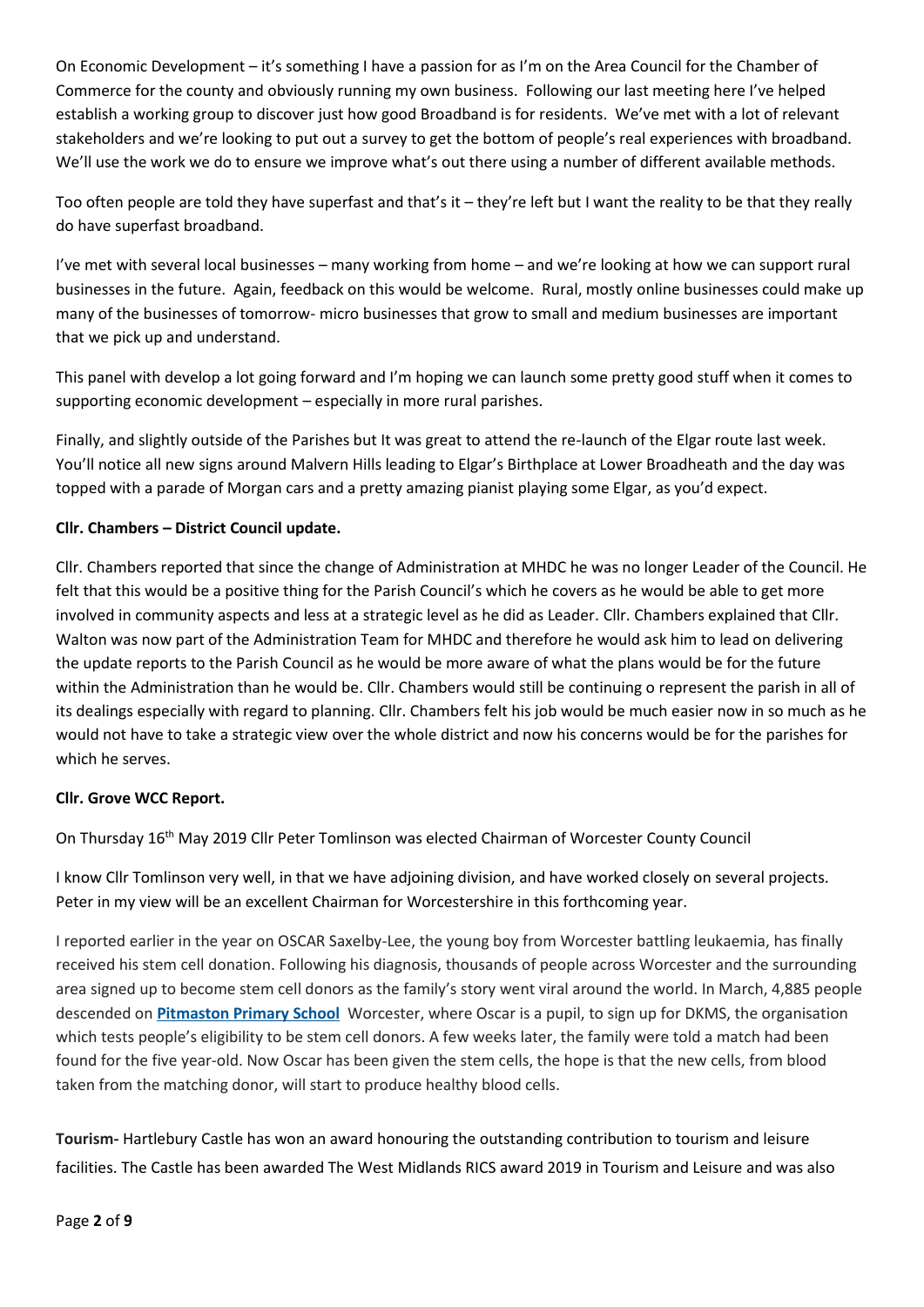shortlisted for the Buildings Conservation Award. Hartlebury Castle was nominated following the extensive work carried out on the site transforming it into a visitor attraction which opened in May 2018.

**Economy-** Works to install two bridges across Worcester Southern Link Road are in progress, however a problem with a crane postponed the creation of a farm access bridge just to the east of the railway bridge this weekend. The works will now be rescheduled for later this month. There will also be a further closure later this summer for the creation of a new pedestrian/cycle/bridleway access bridge to the west of the railway bridge, which will connect St Peters through to Worcestershire Parkway Station.

Worcestershire continues to lead the way in the development of digital connectivity, with 5G trials and the testing of several applications on a Wi-Fi 6 network currently taking place within Worcestershire organisations.

EE recently announced that Worcester will be one of ten towns and cities to launch as initial 5G locations for 2020. Worcester is part of the second wave to introduce 5G, following on from London, Cardiff, Edinburgh, Belfast, Birmingham, and Manchester who launched their 5G services last week. This announcement builds on the work already taking place in the county, with the Worcestershire 5G Consortium providing the UK's first-ever 5G live factory trials.

**Children and Families-** Rob Morrison has been appointed **Chairman** of **Worcestershire Children First**. Rob has wide ranging senior leadership experience having worked in a number of local authorities, including nearly ten years as Chief Executive Officer of Blaenau Gwent County Borough Council.

Rob has commented on his appointment as Chair at Worcestershire Children First as being an exciting opportunity to use his knowledge and experience to provide the Board Leadership required to continue the improvement journey and improve the outcomes for all children and young people. He looks forward to working with all the staff and his Board within the company and of course colleagues from the Council.

Last month over 100 foster carers from all over Worcestershire gathered for the annual foster care conference organised by Worcestershire Fostering. The conference provided the first opportunity to unveil the new branding as Worcestershire Fostering will be moving to an Independent Fostering Agency (IFA) called Worcestershire Children First Fostering from 1 October. The service will remain the same, only the name will change. The team will still be working with foster and kinship carers as closely as ever to make sure they are aware of and understand the changes coming on 1 October.

**HIGHWAYS-** The surface dressing programme is now in full swing and over 250 sites will be treated during the works throughout the summer.

The programme started in the Evesham area, then moved onto Malvern District before heading to Wyre Forest, where works are currently taking place. Surface dressing is an important part of our road maintenance programme. The process is used to improve the surface of the road and slow down the deterioration of the road surface. The quick and efficient process means that disruption to road users, local businesses and emergency services is kept to a minimum. You can find out more about surface dressing at [www.worcestershire.gov.uk/surfacedressing](https://outlook.worcestershire.gov.uk/owa/redir.aspx?C=TpgfO6aLESiAwlOaz83mlKb-VCgOGVGxf3Fd31RpE5rpO8hwCOjWCA..&URL=http%3a%2f%2fwww.worcestershire.gov.uk%2fsurfacedressing) and stay upto-date with the surface dressing schedule on Twitter @WorcsTravel.

5. **Co-option onto the Parish Council**. Since the Parish Election on May 2nd, 2019 Broadwas and Cotheridge Parish Council has been two Councillors short of its full compliment. Cllr. Keith Brooks and Cllr. Jacqueline Worrall agreed to stand for co-option and duly completed the forms for consideration at this Parish Council meeting. Cllr. Guest Proposed and Cllr. Pearce Seconded that they be co-opted onto the Parish Council. All in favour. They duly signed their Acceptance of Office Forms and joined the meeting.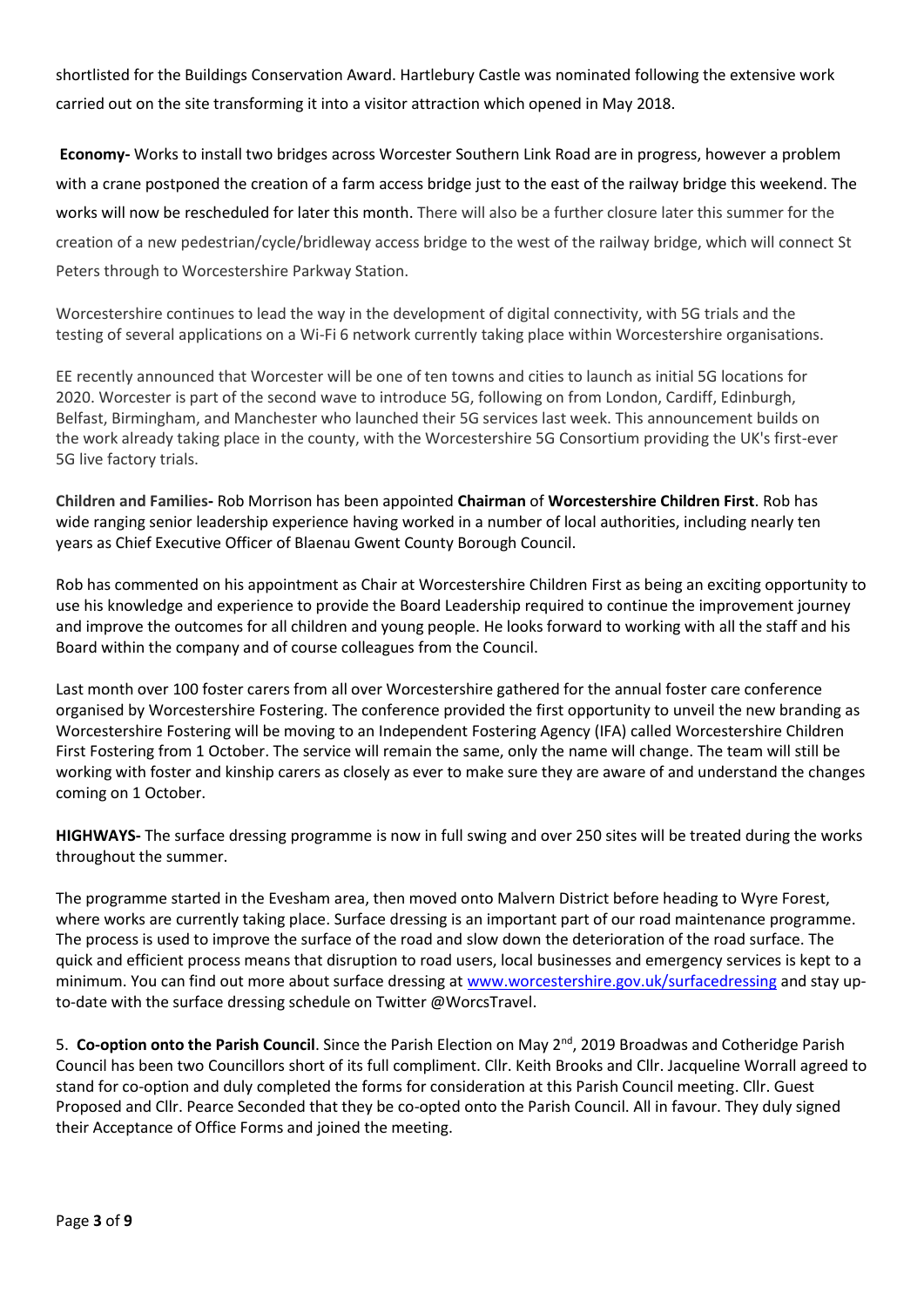6. **Minutes of the Annual Parish Council meeting held on May 13th, 2019**: These were considered and Cllr. Pearce Proposed that they be accepted as a true record. Seconded by Cllr. Guest. All in favour They were duly signed and dated as a true record by the Chairman of the meeting Cllr. Burrows.

## 7. **Matters Arising**: -

- Green Grit Bin request for Berryfields Close, Broadwas- WCC Highways reported that they would not be able to undertake an assessment, as this area does not form part of the adopted highways. If Berryfields Close wish, the Parish Council can purchase a grit bin and place, but this would have to be with the express permission of the landowner. To note that Worcestershire County Council are not responsible for any grit bin that is placed onto private land. Mr. Waller informed the meeting that the residents of Berryfields Close had selected a location for the grit bin. The Parish Council asked for Mr. Waller to provide a location plan and a letter of permission from the landowner where the bin would be located. Mr. Waller agreed to do this. Once received the Parish Council would purchase the grit bin and provide the initial fill after which it would be the responsibility of the residents of Berryfields Close to keep it maintained and topped up.
- Problems with the new Berryfields Play Area and equipment. The Clerk wrote to the two Contractors on 24<sup>th</sup> May. Three Counties Landscapes agreed to return investigate and rectify which has now been remedied. Playquest looked at the photos and said that the couplings come in two pieces and bolt back together. They said that if the bolts were lost that they will replace them. They further advised not to leave the bolts exposed in case of theft. Cllr. Dale wrote further to Playquest following receipt of their initial response. *Action: Cllr. Dale to update the Parish Council at the July Parish Council meeting on any progress.* It was further reported by Cllr. Guest that the grass cutting on Berryfields may need cutting more frequently now (as a member of the public had also mentioned this) that the inclement weather was upon us. He further reported deposits of grass cuttings that were being dumped and asked that these be moved as they were rotting. It was agreed to reflect this in the outcome of the agenda items relating to PLO etc.

## 8. **Correspondence:**

- 29<sup>th</sup> May -Ridge Construction Consultant Representing the Developer for the Land between Church Lane and Broadwas Primary School - Live Planning Application- Consultation Day on Tuesday 18<sup>th</sup> June from 4 to 7pm.
- 4<sup>th</sup> June- Letter from Friends of the Chase School requesting a grant towards refurbishment of the music rooms and equipment. The Parish Council discussed this and decided as very few from the local community used this school as Chantry was the local catchment school, it was decided that they would not give a grant on this occasion. *Action: Clerk to write to the Friends of the Chase School to inform them of the Council decision.*
- *4 th June notification and invitation from Police and Crime Commissioner to on line event looking at and for views about rural crime.*

## 9. **Planning. –** Report from Cllr. Pearce

**18/01282:** Upper Howsen Farm Cotheridge – Proposed demolition of existing farm buildings and use of site for 8 caravans/log cabins. Response submitted on behalf of the Parish Council raising no objections subject to appropriate conditions regarding road access, landscaping, drainage etc and on assumption that the application is for log cabins and not caravans. No further news.

**18/00184 (plus 16/00335 & 16/00353):** Little Lightwood Farm Cotheridge – Application 18/00184 for warehouse extension approved by MHDC. The two earlier retrospective applications for retention of the earth bund and open storage are still outstanding after three years. Parish Council have previously submitted observations. Council noted new permission and raised issue of continued evidence of progress from Planning Officers. District Cllr's present noted this.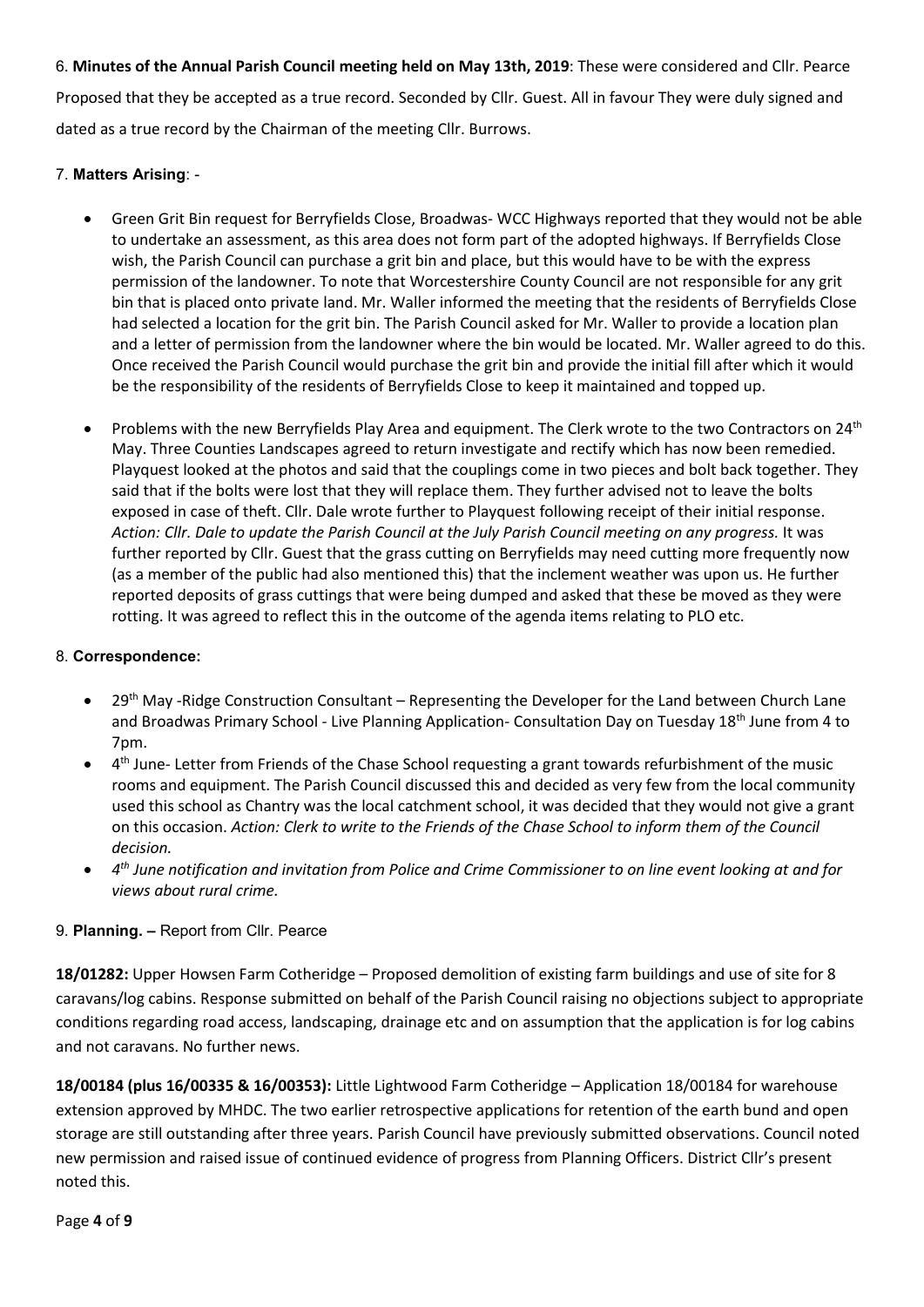**19/00164:** Tack Farm (rear of Stone Farm) Broadwas – Retrospective change of use from equine stables to dog breeding unit. Response submitted by the Parish Council recommending refusal. Outcome not yet determined

**19/00278:** Mount Flirt Sledgmoor Broadwas – Demolition of existing store and construction of new building containing swimming pool etc. To be discussed at June meeting. The Parish Council discussed this and agreed to submit to the Planning Portal "No Comments".

**19/00467:** Round Hill Cottage Little Green Broadwas – Extension to house and new double garage. Parish Council responded stating no objections. Outcome not yet determined

**19/00525:** Laylocks Nurseries Cotheridge – Demolition and reconstructions of parts of Garden Centre. The Parish Council resolved to make no objections to this application. Outcome not yet determined

**19/00583:** Church Lane Broadwas – Construction of 13 affordable dwellings. Referred to Quadrant Planning by the Parish Council for external advice. Draft report received which will be submitted to the Planning Portal as a response and will then be available for the Public via the Planning Portal and the Parish Council website to refer to, to make comments via the Planning Portal. Applicant is holding public consultation event on 18.06.2019 from 4pm to 7pm at Broadwas Village Hall. Questions and comments were taken from members of the public present in order to clarify details around the process for consultation and determination.

**19/00690:** The Plecks Otherton Lane Cotheridge – Single storey house extension. Resubmission of previous application to which the Parish Council raised no objections. The Parish Council discussed this and agreed a response to the Planning Portal of "No Objection."

10. **Berryfields Play Inspections:** The Clerk presented a booklet supplied by Playquest for play equipment checks and playground inspections. The forms were for playground and equipment checks and reporting of faults to equipment. The Parish Council discussed that a sub-committee be formed to take on setting up the procedures necessary for this and it was agreed that as Cllr. Dale had played a crucial role in the development of the Berryfields Play Area that the Parish Council waits for his return at the next meeting to take this forward. This review of policies and procedures will also link into the review of the Public Land Officer Role.

11.**Defibrillator Checks:** Cllr. Burrows reported that he had begun to delve into the information available on the Defibrillator. He was supplied a file by the Clerk which he agreed to take away to explore further. Cllr. Burrows will review procedures and policies and report back to the Parish Council.

12. **Gigabyte/Fibre connection for Broadwas and Cotheridge project:** Cllr Burrows reported that the Parish Council would like to take the next steps in applying to the Government funding pot to upgrade phone line connections to fibre optics. (The UK Government Gigabit Voucher Scheme, part of the Local Full Fibre Networks programme).

In order to establish whether the level of interest would potentially attract a grant sufficient to cover the cost, we need to find out how many homes and businesses in Broadwas and Cotheridge would be interested. There is no commitment at this point. A questionnaire, a Parish Council advert and link and an article in Footprints will be used to gain the necessary information required to support an application for funding. Once we have heard from the community we will then work with the specialist team from Worcester County Council and BT Openreach to calculate the cost.

If, as we hope, this means that the grant income will cover this, or if there is a small shortfall, we will come back to the community with a final proposal. We understand that the whole process can take up to a year, and some may have seen in the press recently a government announcement to increase the level of funding. Cllrs Cullen and Burrows to progress.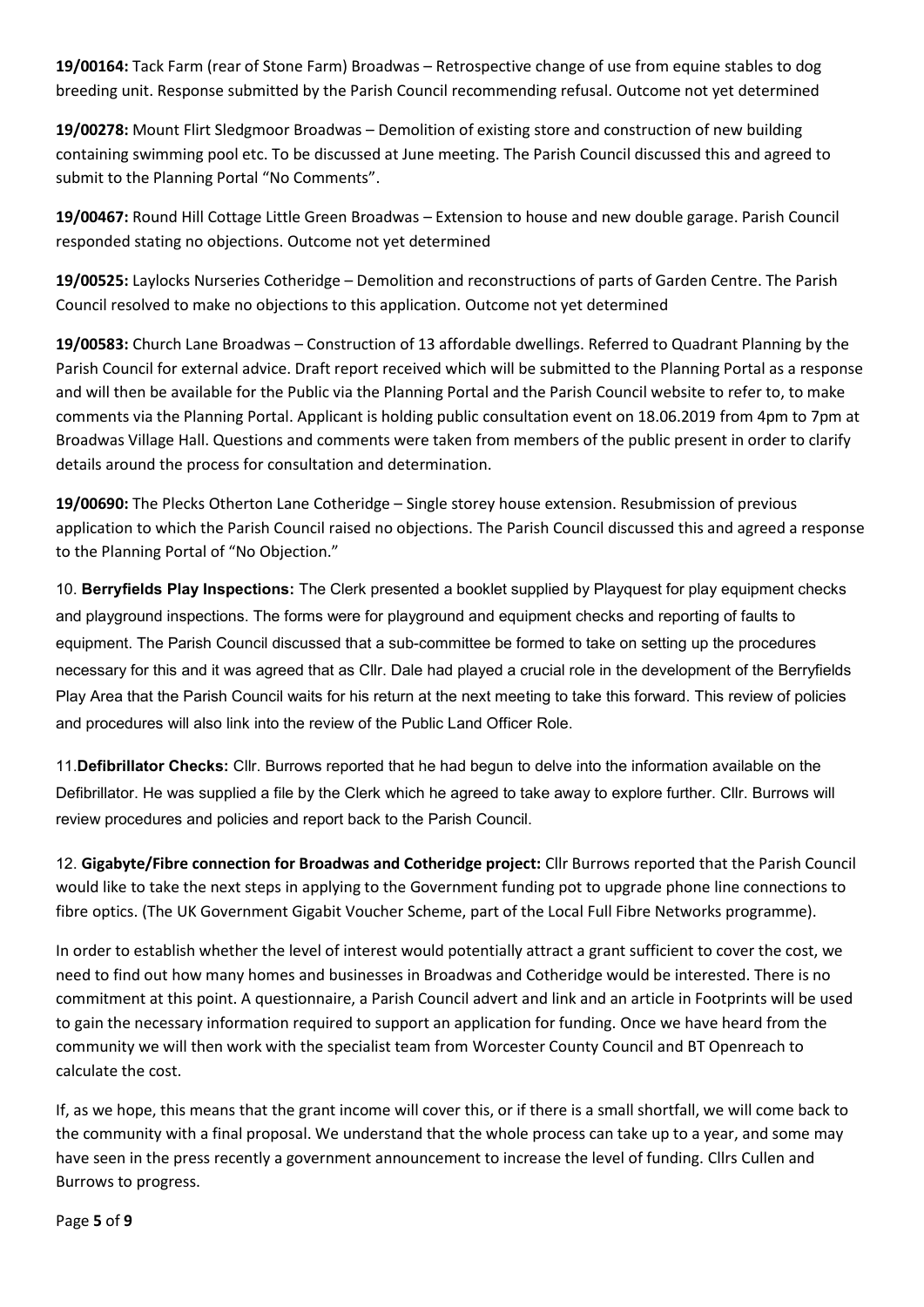13. **NDP Update:** Cllr. Guest reported that the Parish Council were almost there. The Inspector has approved the Plan, MHDC has also approved the plan and all that now remains is the Referendum which is set for the 1<sup>st</sup> August. Cllr. Chambers congratulated the Parish Council on this great effort and said that the NDP would carry a lot of weight in planning terms once adopted although was already carrying weight at the position they were now in. He advised as many people as possible should vote at the Referendum. Matt Waller agreed to notify local residents of the Referendum via a planning news bulletin he was preparing. Cllrs Dale, Guest and Pearce will finalise and publicise further details for and promotion of referendum

14. **Safeguarding in the Community Policy:** All Councillors attending received a copy of the Safeguarding in the Community Policy which they signed and returned to the Clerk. It was noted that Cllr Brooks would follow up outstanding matters with VHMC

15. **Parish Council Liaison and Representation Roles:** The roles discussed were the Lengthsman Liaison Role. The Clerk would liaise with the Lengthsman on a day to day basis reporting work picked up via Councillors or residents and Cllr. Guest agreed to be on hand in case any meetings on site were required to discuss tasks or work. The Public Land Officer Role was being considered for a review as the contract was up for renewal on the 1<sup>st</sup> August 2019. Cllr. Burrows had agreed to take on the Defibrillator Co-ordinator Role. Cllr. Brooks agreed to be the Parish Council representative on the Village Hall Management Committee. Cllr Burrows noted previous discussions re the benefit of reviewing all required functions in order to be assured these were being undertaken in the most efficient and effective way.

## 16. **Discussion item - Further to the matter being raised at the Annual Parish Meeting " Is there more we can do as a Parish Council to ensure that children and young people feel a part of the parish"-**

Joe Grange had been in discussions with Cllr. Walton regarding Lower Teme and Martley FC looking to establish the girls football teams/team changing requirements etc. A wider discussion took place regarding youth teams using the pitches under the direction of Mr. Waller. The facilities were discussed as well as wider opportunities for young people on the Berryfields and feedback from consultation that had taken place regarding what facilities the young people of the village would like to see on Berryfields. Councillors recognised that this was a good starting point and that many options would need to be considered before taking a plan forward including the land acquisition idea outlined in Minute 18 by Cllr. Brooks. It was felt that a sub-group of the Parish Council would be required to bring everything together. Cllr Burrows thanked all for their contributions, and hoped that as well as addressing some of the specific issues arising re football and Berryfields, that we would also consider other ways of looking at provision for children and young people living in and visiting the parish. *Action: Clerk to raise an agenda item on the July Parish Council meeting to take this further* and meeting chair to discuss with Cllr Dale.

## 17. **Progress Reports:**

a) Treasurer's Report: copy circulated to Councillors and attached to these Minutes. All payments were Proposed by Cllr. Guest and Seconded by Cllr. Brooks to be approved. All in favour. It was noted that in future the Clerk and Councillors would exercise pre meeting scrutiny in order to address any significant variance and or questions.

A Bank Reconciliation to the 6/6/19 was circulated and approved at the meeting.

b) Clerk's Report to 10th June 2019 reported that the Clerk had completed the year end submission to PKF Littlejohn, the External Auditors and that all the statutory paperwork had been passed to Cllr. Dale to be uploaded to the website.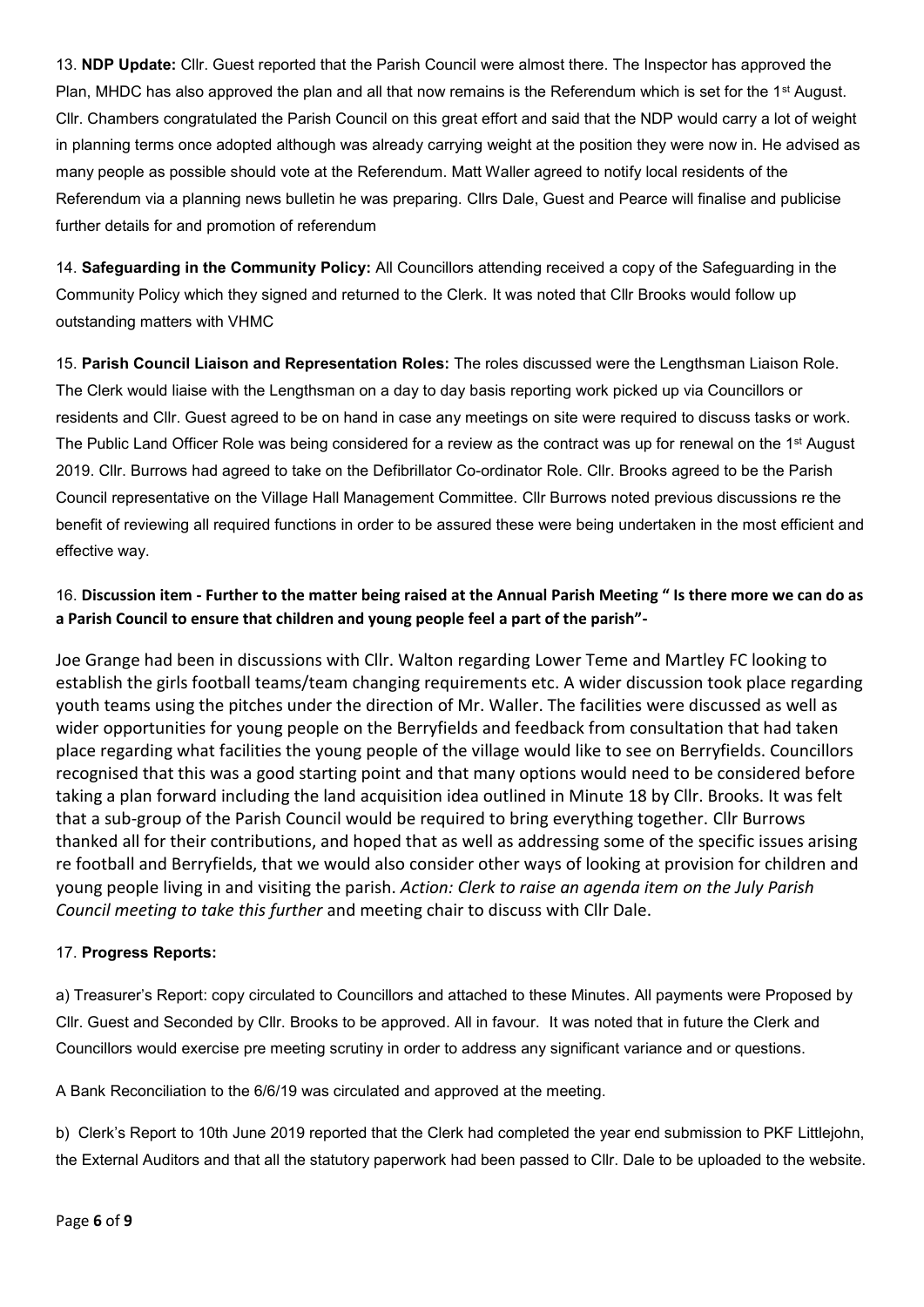All now complete. Cllr's thanked the Clerk for completing this and for the way in which she was bringing clarity and focus to affairs.

c) Public Land Officer's Report to 10th June 2019. Circulated prior to the meeting and appended to the Minutes below.

## 18. **Councillors' Reports and Items for Future Agenda:**

Cllr. Brooks reported that He and Cllr. Dale went to Berryfields to assess the possibility of land purchase from Farmer Mr. Nott, for the purpose of providing an additional Football pitch viz the recent PC discussions regarding accommodating additional young persons from our own and surrounding communities.

Having explored the section of land below our existing sports ground we plan to explore the possible purchase of the section adjacent to Berryfields (map supplied to Councillors outlined) and seek grants and contributions as necessary for funding same. Cllr Guest referred to the earlier discussions regarding the benefit of approaching any development from a wider and thought through strategy. It was noted that it was a good thing that the space was in demand, as this had not always been the case in the past and that increased use was highlighting the importance of basic maintenance, risk management as well as some of the shortcomings of the site as it is now. Cllr Guest proposed that we discuss with the landowner whether he would be interested in an option to purchase, as this would provide time to explore wider strategy and costs. This was discussed and agreed.

Cllr Brooks agreed to explore this with Mr. Nott and report back to the Parish Council.

It was also agreed that Cllr Dale be asked to convene short term task group for interested and or invited councillors to draw up a clearer vision and options, which would include all the current assets the Parish Council holds.

## 19. Exempt Item: Staffing

The Public Land Officer Role was discussed as the contract comes up for renewal on the 1<sup>st</sup> August 2019. Members deliberated over the role and decided that necessary work to be retained from within the role could be undertaken by the Grounds Maintenance Contractor. Cllr. Guest Proposed and Cllr. Burrows Seconded that the Public Land Officer Role be disestablished. It was also agreed that assimilating the various requirements, as well as confirming what was essential and placing these within one arrangement was desirable subject to any legal or other requirements. It was not felt on the basis of scale of works and changes that there would be a need to advertise the amended requirements. Responsibility for firming up alternative arrangements for any future delivery to be delegated to Cllr. Dale (Chairman) and the Clerk., and to be reported back to the next meeting. Cllr Burrows said that he felt that the level of detail regarding our requirements, as well as any expected flexibility and evidence requirements would helpfully be addressed before any add on's were made to the current arrangements. *Action: Clerk to contact the PLO to inform him that the post will be disestablished from 1st August 2019.*

20. Date of next meeting: July 8th, 2019 at Cotheridge Parish Church at 7.30pm

Meeting closed at 9.28pm

Signed Chairman………………………………………………. date…………………………………..

**17A. Treasurer's Report.**

Page **7** of **9 TREASURERS REPORT 10th June 19 Payments List**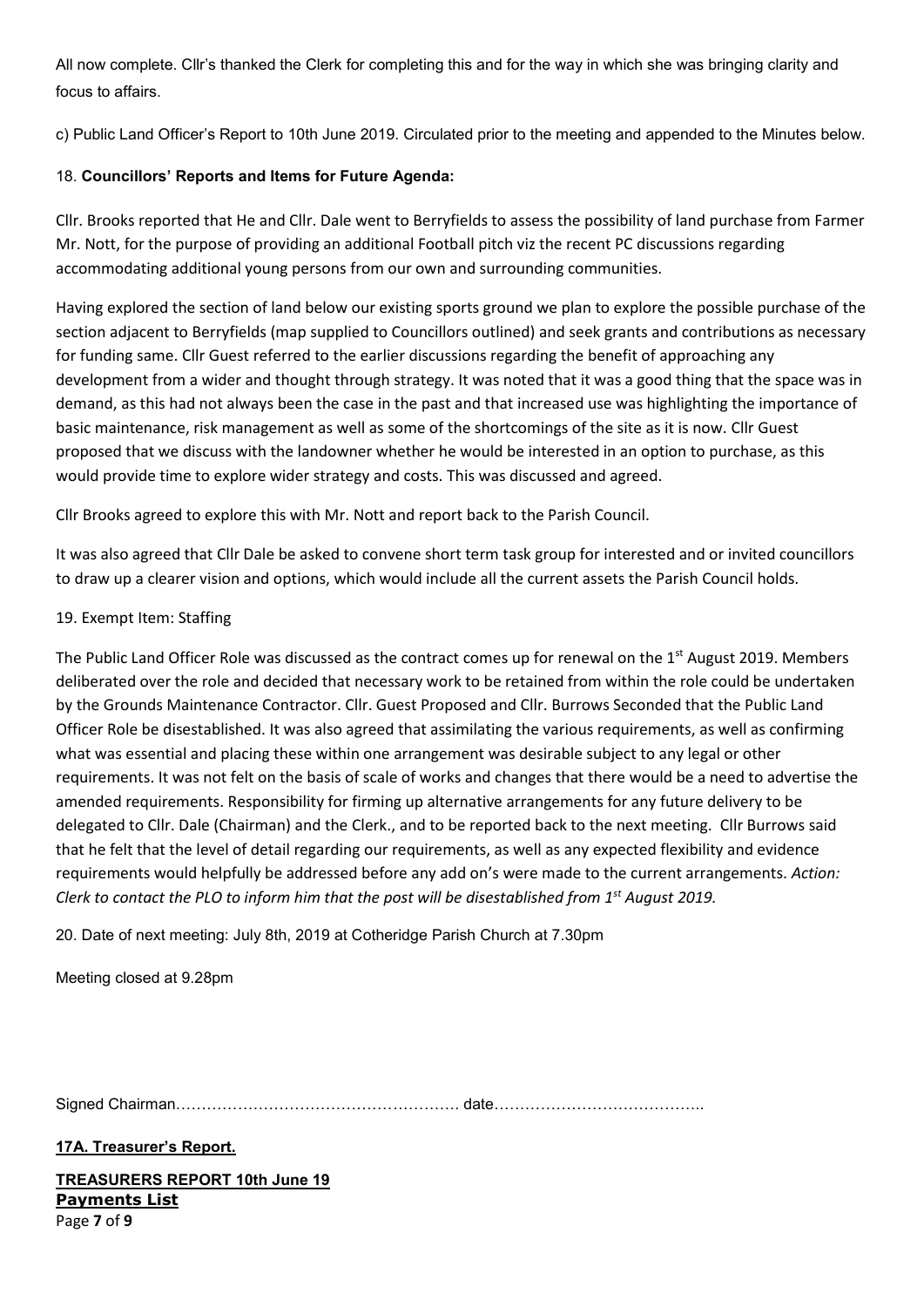| Payee                                          | <b>Description</b>                     | <b>TOTAL</b>           |
|------------------------------------------------|----------------------------------------|------------------------|
|                                                |                                        |                        |
| C Hirst                                        | <b>Clerk Salary April</b><br>19        | 311.16                 |
| <b>HMRC</b>                                    | <b>Tax Deductions</b><br>April 19      | 77.80                  |
| C Hirst                                        | Catering annual<br>meeting             | 15.67                  |
| Carole Hirst                                   | Expenses from May<br>13th to June 10th | 51.05                  |
| RJC Landscaping                                | Berryfieds                             | £<br>286.50            |
| Bowden and Dolphin Signs                       | Interpretation<br>Panel Berryfields    | £<br>209.15            |
| Eric Dale                                      | Expenses for<br>fence                  | $\overline{f}$<br>5.27 |
| P & M Yates                                    | <b>NDP Consultancy</b>                 | £<br>406.30            |
| Adrian Bullock                                 | Lengthsman Apr,<br>May                 | £<br>342.00            |
| AKP Farm & Garden Services                     | <b>PLO</b>                             | £<br>468.25            |
| <b>TOTALS</b>                                  |                                        | 2,173.15               |
| <b>Total Cash at Bank at 10th June</b><br>2019 |                                        |                        |
| Treasurers Account                             |                                        | £20,513.81             |
| <b>Treasurer's Account Berryfields</b>         |                                        | £10,267.42             |
| N.S. 8 I                                       |                                        | £38,867.43             |
|                                                | <b>TOTAL</b>                           | £69,648.66             |
| Receipts:                                      |                                        |                        |
| <b>WCC Lengthsman</b>                          | VAT recovered to                       | £<br>120.00            |

|             | <u>UNITECONCIE U</u> IO |           |
|-------------|-------------------------|-----------|
| <b>HMRC</b> | v/e                     | £7.160.25 |
|             | <b>Total Receipts</b>   |           |
|             | not previously          |           |
|             | reported                | £7,280.25 |
|             |                         |           |
|             |                         |           |

**VAT returned to Berryfields account from Treasurers Account £ 6,360.50** 

#### **17C. Public Land Officer's Report.**

#### **BERRYFIELDS**

Small amount of litter was collected and disposed of.

The broken fence slat (as reported in May) now replaced.

The weeds which were starting to appear through the newly laid track (as reported in May) have been sprayed by Three Counties Landscapes.

With regard to the equipment (both children and adults) – and having advised the former Clerks to the Parish Council. For Information- I am a fully certificated RoSPA registered inspector of school playground equipment (which would include Berryfields equipment). Should you wish to see the certificate I can send this to you. This may be useful, as well as cost effective to the Parish Council.

Having inspected the equipment, once again, there are a few covers missing from some of these.

Page **8** of **9**